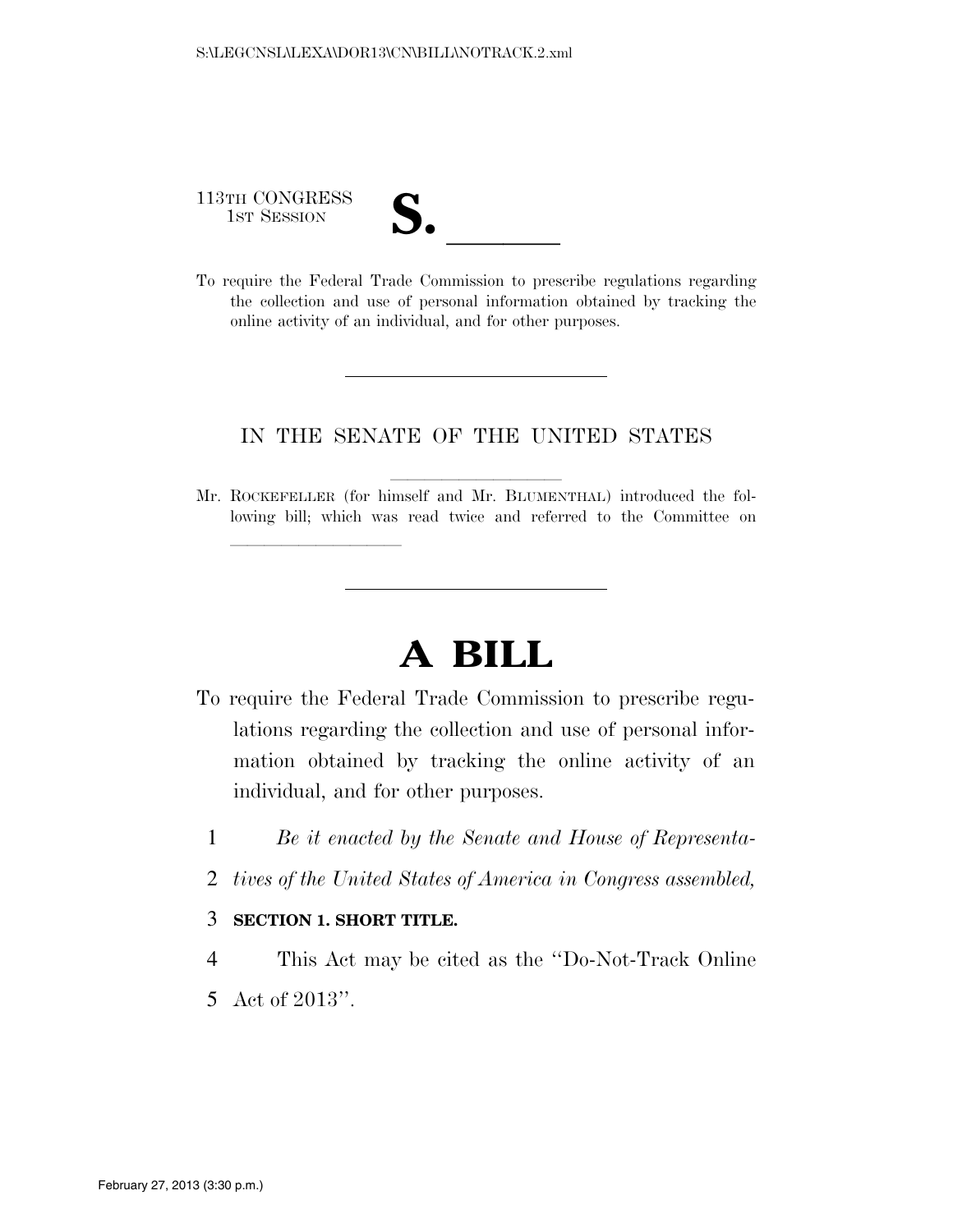# **SEC. 2. REGULATIONS RELATING TO ''DO-NOT-TRACK''**

### **MECHANISMS.**

 (a) IN GENERAL.—Not later than 1 year after the date of the enactment of this Act, the Federal Trade Com-mission shall promulgate—

 (1) regulations that establish standards for the implementation of a mechanism by which an indi- vidual can simply and easily indicate whether the in- dividual prefers to have personal information col- lected by providers of online services, including by providers of mobile applications and services; and

 (2) rules that prohibit, except as provided in subsection (b), such providers from collecting per- sonal information on individuals who have expressed, via a mechanism that meets the standards promul- gated under paragraph (1), a preference not to have such information collected.

 (b) EXCEPTION.—The rules promulgated under para- graph (2) of subsection (a) shall allow for the collection and use of personal information on an individual described in such paragraph, notwithstanding the expressed pref- erence of the individual via a mechanism that meets the standards promulgated under paragraph (1) of such sub-section, to the extent—

 (1) necessary to provide a service requested by 26 the individual, including with respect to such service,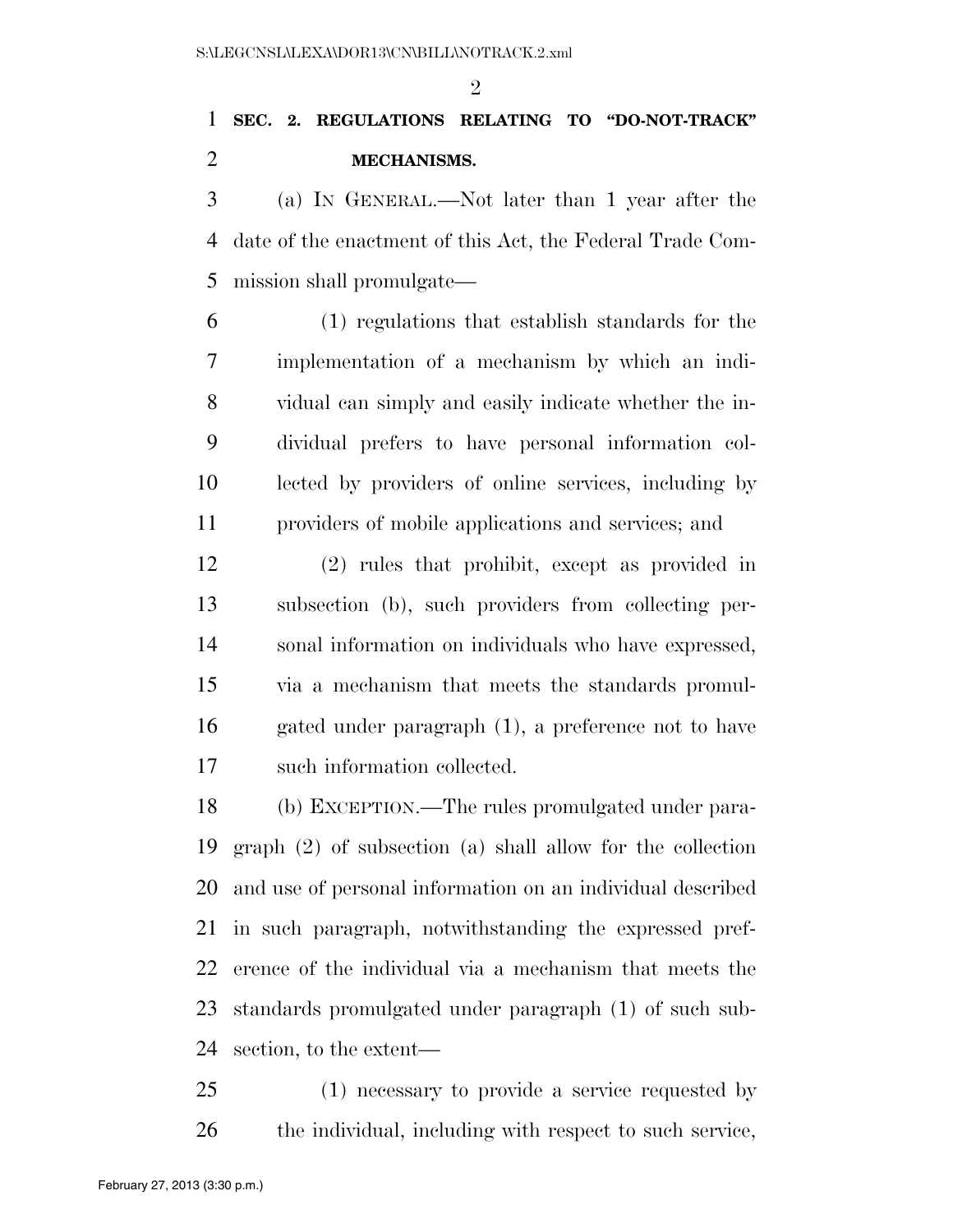| $\mathbf{1}$   | basic functionality and effectiveness, so long as such   |
|----------------|----------------------------------------------------------|
| $\overline{2}$ | information is anonymized or deleted upon the provi-     |
| 3              | sion of such service; or                                 |
| $\overline{4}$ | $(2)$ the individual—                                    |
| 5              | (A) receives clear, conspicuous, and accu-               |
| 6              | rate notice on the collection and use of such in-        |
| 7              | formation; and                                           |
| 8              | (B) affirmatively consents to such collec-               |
| 9              | tion and use.                                            |
| 10             | (c) FACTORS.—In promulgating standards and rules         |
| 11             | under subsection (a), the Federal Trade Commission shall |
| 12             | consider and take into account the following:            |
| 13             | (1) The appropriate scope of such standards              |
| 14             | and rules, including the conduct to which such rules     |
| 15             | shall apply and the persons required to comply with      |
| 16             | such rules.                                              |
| 17             | $(2)$ The technical feasibility and costs of —           |
| 18             | (A) implementing mechanisms that would                   |
| 19             | meet such standards; and                                 |
| 20             | (B) complying with such rules.                           |
| 21             | $(3)$ Mechanisms that—                                   |
| 22             | (A) have been developed or used before the               |
| 23             | date of the enactment of this Act; and                   |
| 24             | (B) are for individuals to indicate simply               |
| 25             | and easily whether the individuals prefer to             |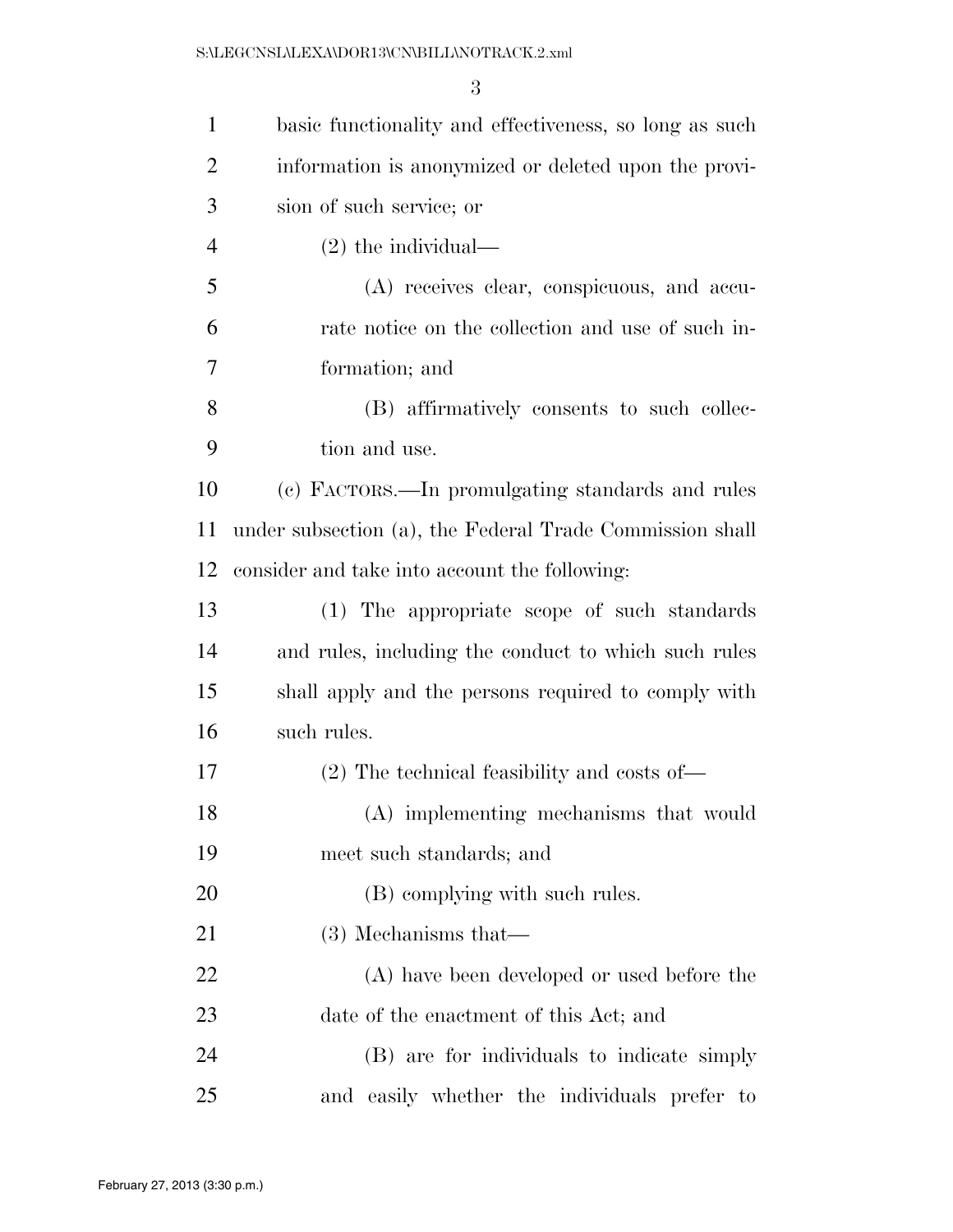| $\mathbf{1}$   | have personal information collected by providers  |
|----------------|---------------------------------------------------|
| $\overline{2}$ | of online services, including by providers of mo- |
| 3              | bile applications and services.                   |
| $\overline{4}$ | (4) How mechanisms that meet such standards       |
| 5              | should be publicized and offered to individuals.  |
| 6              | (5) Whether and how information can be col-       |
| 7              | lected and used on an anonymous basis so that the |
| 8              | information—                                      |
| 9              | (A) cannot be reasonably linked or identi-        |
| 10             | fied with a person or device, both on its own     |
| 11             | and in combination with other information; and    |
| 12             | (B) does not qualify as personal informa-         |
| 13             | tion subject to the rules promulgated under       |
| 14             | subsection $(a)(2)$ .                             |
| 15             | (6) The standards under which personal infor-     |
| 16             | mation may be collected and used, subject to the  |
| 17             | anonymization or deletion requirements of sub-    |
| 18             | section $(b)(1)$ —                                |
| 19             | $(A)$ to fulfill the basic functionality and ef-  |
| 20             | fectiveness of an online service, including a mo- |
| 21             | bile application or service;                      |
| 22             | (B) to provide the content or services re-        |
| 23             | quested by individuals who have otherwise ex-     |
| 24             | pressed, via a mechanism that meets the stand-    |
| 25             | ards promulgated under subsection $(a)(1)$ , a    |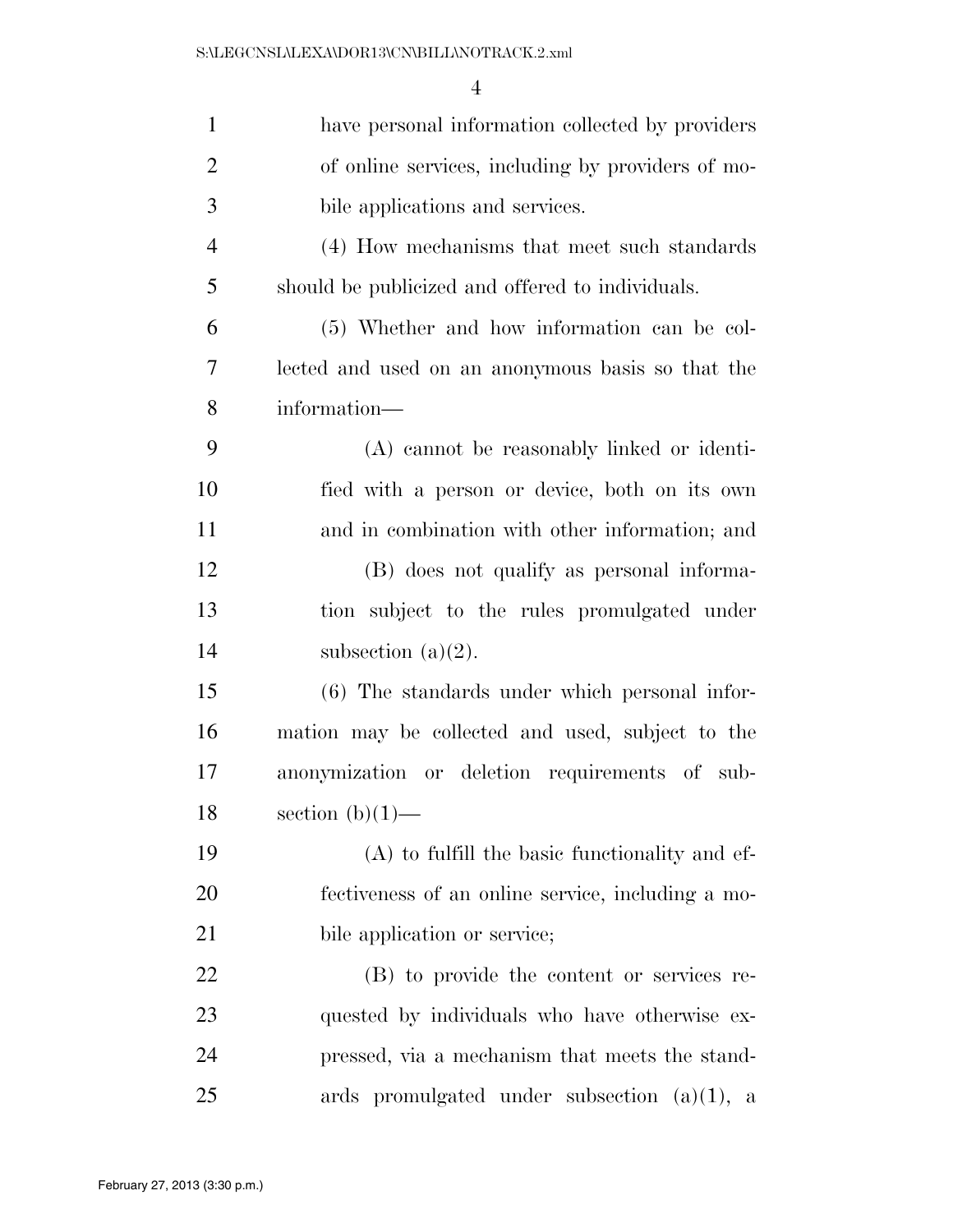preference not to have personal information col-lected; and

 (C) for such other purposes as the Com- mission determines substantially facilitates the functionality and effectiveness of the online service, or mobile application or service, in a manner that does not undermine an individual's preference, expressed via such mechanism, not to collect such information.

 (d) RULEMAKING.—The Federal Trade Commission shall promulgate the standards and rules required by sub- section (a) in accordance with section 553 of title 5, United States Code.

**SEC. 3. ENFORCEMENT OF ''DO-NOT-TRACK'' MECHANISMS.** 

 (a) ENFORCEMENT BY FEDERAL TRADE COMMIS-SION.—

 (1) UNFAIR OR DECEPTIVE ACTS OR PRAC- TICES.—A violation of a rule promulgated under sec-19 tion  $2(a)(2)$  shall be treated as an unfair and decep- tive act or practice in violation of a regulation under section 18(a)(1)(B) of the Federal Trade Commis-22 sion Act (15 U.S.C.  $57a(a)(1)(B)$ ) regarding unfair or deceptive acts or practices.

24 (2) POWERS OF COMMISSION.—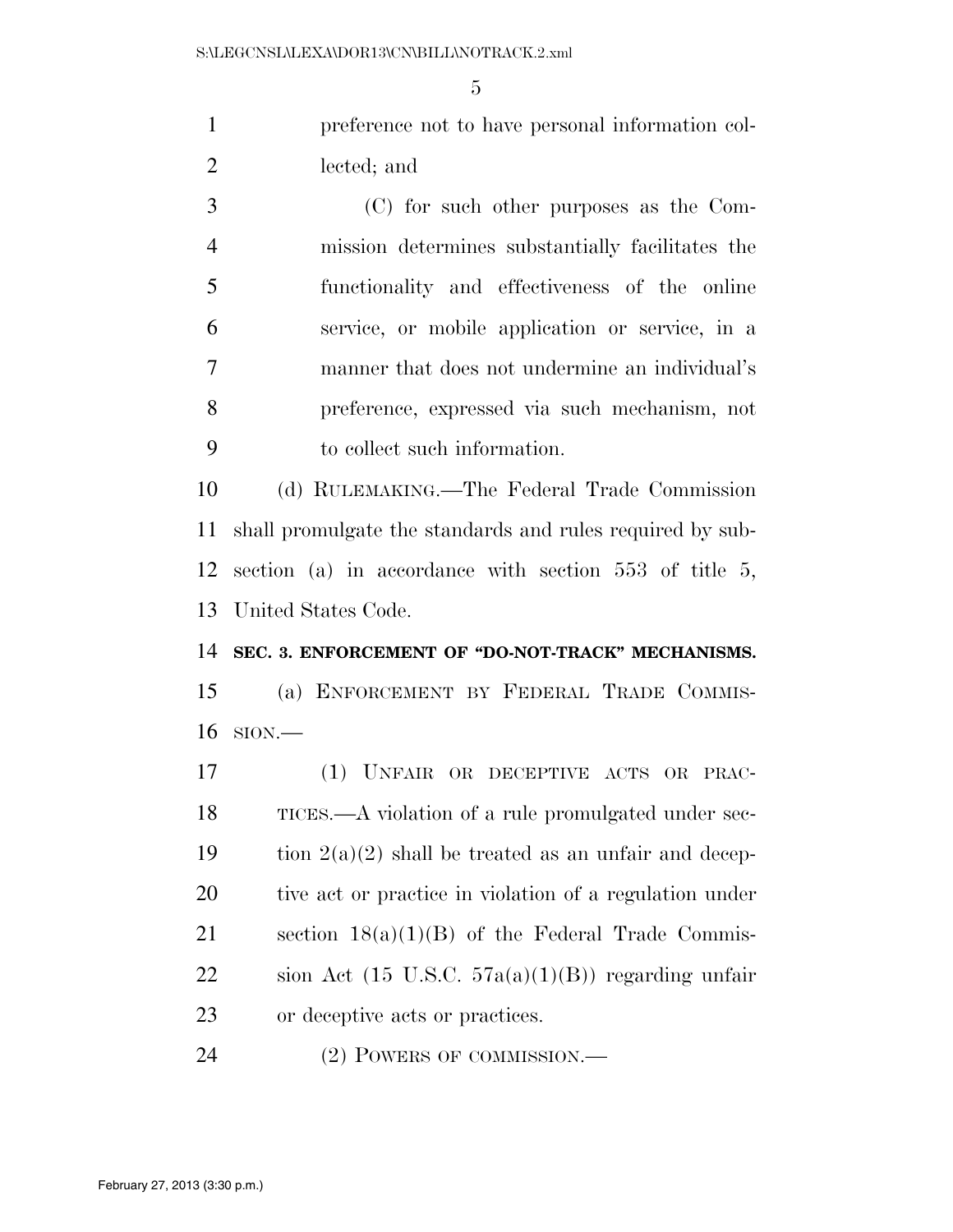| $\mathbf{1}$   | (A) IN GENERAL.—Except as provided in                  |
|----------------|--------------------------------------------------------|
| $\overline{2}$ | subparagraph (C), the Federal Trade Commis-            |
| 3              | sion shall enforce this Act in the same manner,        |
| $\overline{4}$ | by the same means, and with the same jurisdic-         |
| 5              | tion, powers, and duties as though all applicable      |
| 6              | terms and provisions of the Federal Trade              |
| 7              | Commission Act (15 U.S.C. 41 et seq.) were in-         |
| 8              | corporated into and made a part of this Act.           |
| 9              | (B) PRIVILEGES AND IMMUNITIES.—Ex-                     |
| 10             | cept as provided in subparagraph $(C)$ , any per-      |
| 11             | son who violates this Act shall be subject to the      |
| 12             | penalties and entitled to the privileges and im-       |
| 13             | munities provided in the Federal Trade Com-            |
| 14             | mission Act $(15 \text{ U.S.C. } 41 \text{ et seq.}).$ |
| 15             | (C) NONPROFIT ORGANIZATIONS.—The                       |
| 16             | Federal Trade Commission shall enforce this            |
| 17             | Act with respect to an organization that is not        |
| 18             | organized to carry on business for its own profit      |
| 19             | or that of its members as if such organization         |
| 20             | were a person over which the Commission has            |
| 21             | authority pursuant to section $5(a)(2)$ of the         |
| 22             | Federal Trade Commission Act (15 U.S.C.                |
| 23             | $45(a)(2)$ .                                           |
|                |                                                        |

(b) ENFORCEMENT BY STATES.—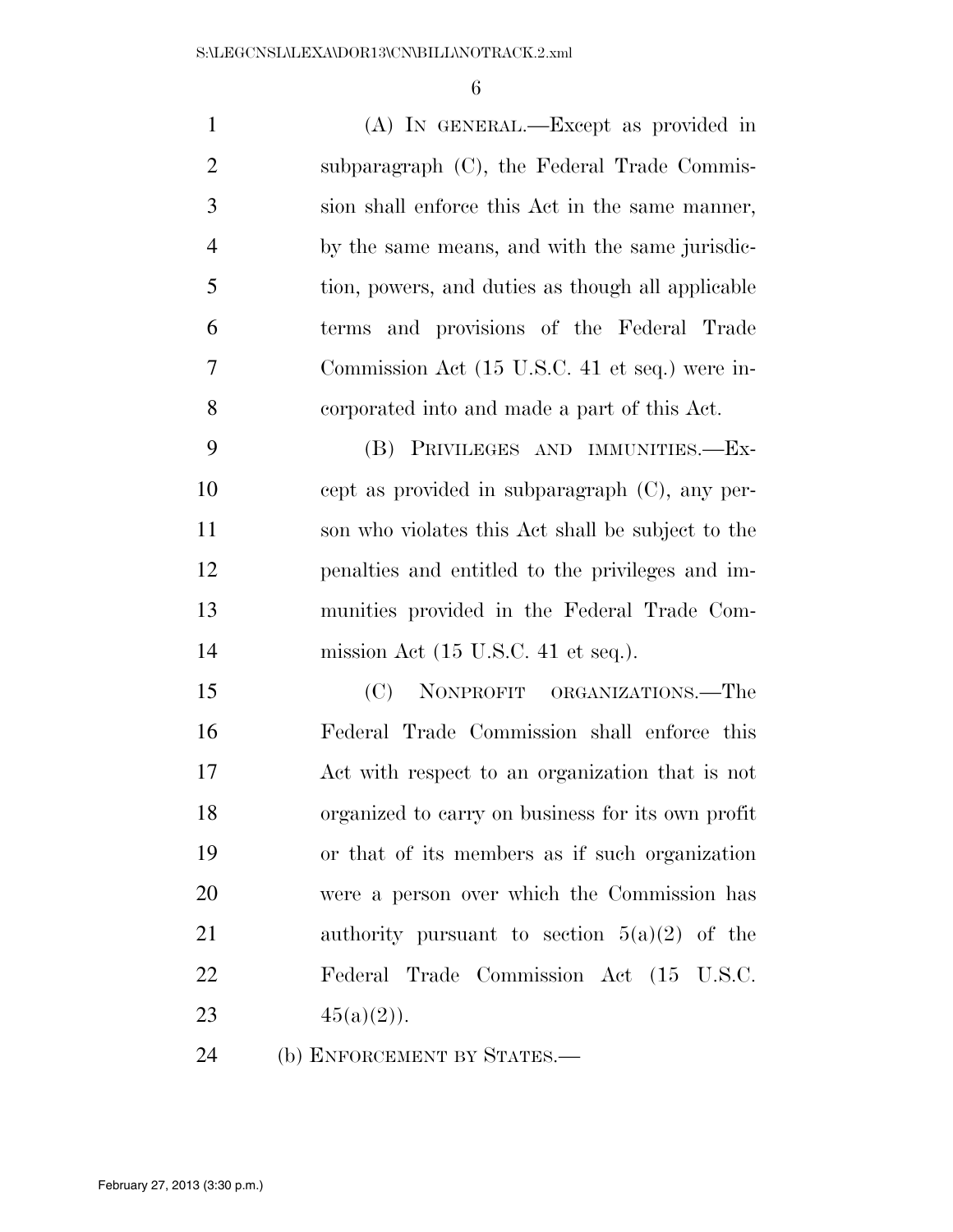| $\mathbf{1}$   | $(1)$ IN GENERAL.—In any case in which the at-          |
|----------------|---------------------------------------------------------|
| $\overline{2}$ | torney general of a State has reason to believe that    |
| 3              | an interest of the residents of the State has been or   |
| $\overline{4}$ | is threatened or adversely affected by the engage-      |
| 5              | ment of any person subject to a rule promulgated        |
| 6              | under section $2(a)(2)$ in a practice that violates the |
| 7              | rule, the attorney general of the State may, as         |
| 8              | parent patrial, bring a civil action on behalf of the   |
| 9              | residents of the State in an appropriate district       |
| 10             | court of the United States—                             |
| 11             | $(A)$ to enjoin further violation of such rule          |
| 12             | by such person;                                         |
| 13             | (B) to compel compliance with such rule;                |
| 14             | (C) to obtain damages, restitution, or other            |
| 15             | compensation on behalf of such residents;               |
| 16             | (D) to obtain such other relief as the court            |
| 17             | considers appropriate; or                               |
| 18             | (E) to obtain civil penalties in the amount             |
| 19             | determined under paragraph (2).                         |
| 20             | $(2)$ CIVIL PENALTIES.—                                 |
| 21             | (A) CALCULATION.—Subject to subpara-                    |
| 22             | graph (B), for purposes of imposing a civil pen-        |
| 23             | alty under paragraph $(1)(E)$ with respect to a         |
| 24             | person that violates a rule promulgated under           |
| 25             | section $2(a)(2)$ , the amount determined under         |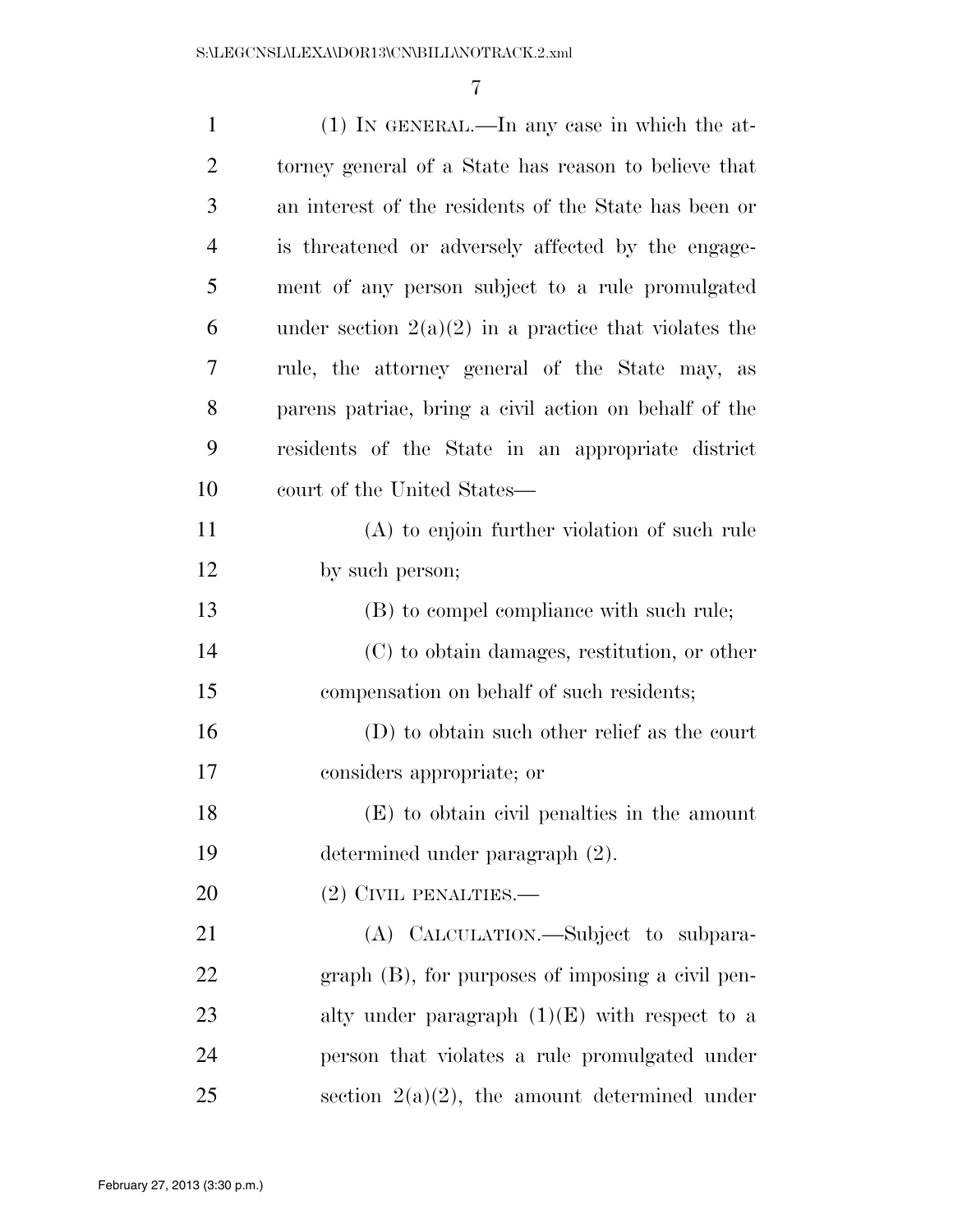1 this paragraph is the amount calculated by mul- tiplying the number of days that the person is not in compliance with the rule by an amount 4 not greater than \$16,000.

 (B) MAXIMUM TOTAL LIABILITY.—The total amount of civil penalties that may be im- posed with respect to a person that violates a 8 rule promulgated under section  $2(a)(2)$  shall not exceed \$15,000,000 for all civil actions brought against such person under paragraph 11 (1) for such violation.

12 (C) ADJUSTMENT FOR INFLATION.—Be- ginning on the date on which the Bureau of Labor Statistics first publishes the Consumer Price Index after the date that is 1 year after 16 the date of the enactment of this Act, and an- nually thereafter, the amounts specified in sub- paragraphs (A) and (B) shall be increased by the percentage increase in the Consumer Price Index published on that date from the Con- sumer Price Index published the previous year. 22 (3) RIGHTS OF FEDERAL TRADE COMMIS-SION.—

24 (A) NOTICE TO FEDERAL TRADE COMMIS-SION.—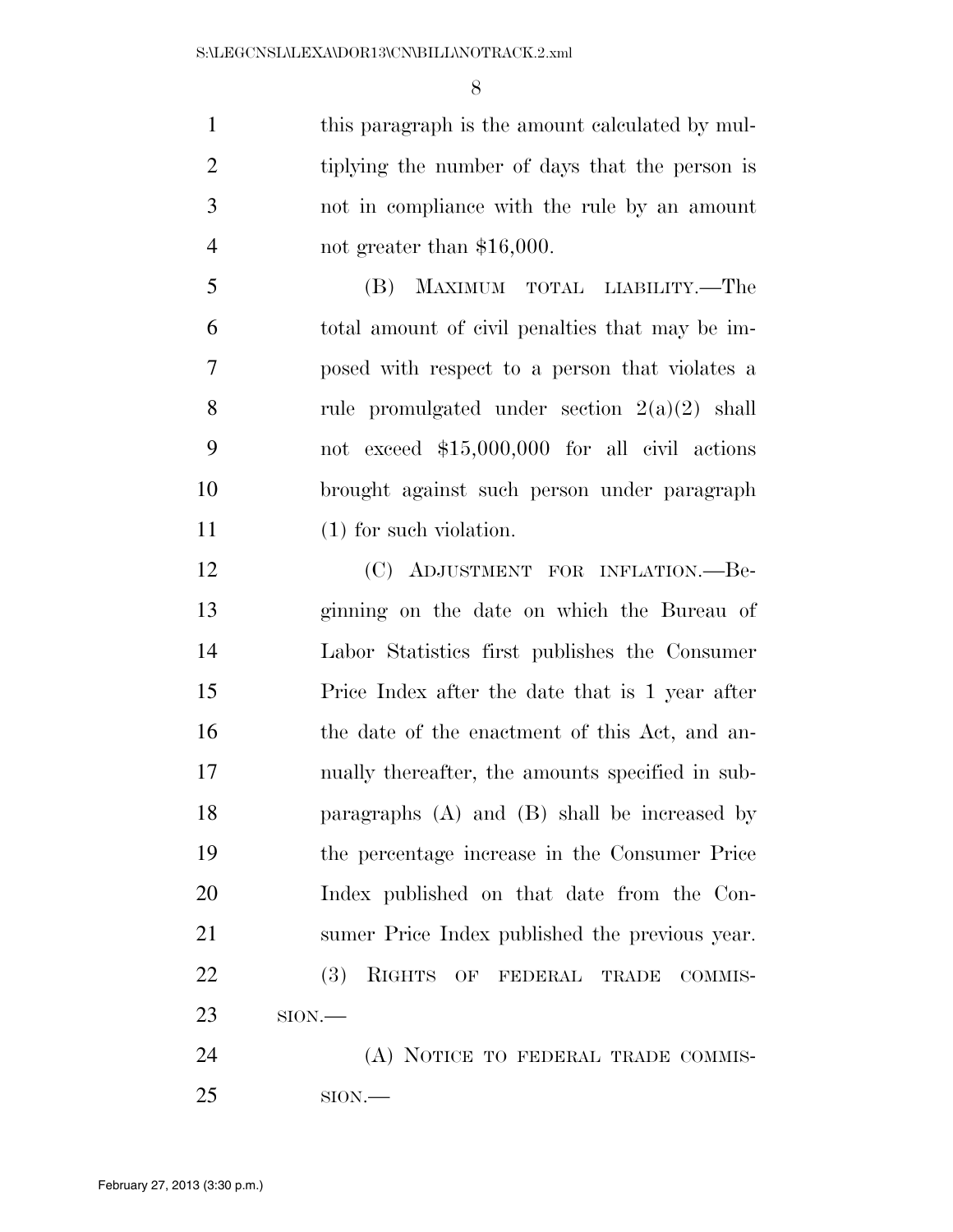| $\mathbf{1}$   | (i) IN GENERAL.—Except as provided             |
|----------------|------------------------------------------------|
| $\overline{2}$ | in clause (iii), the attorney general of a     |
| 3              | State shall notify the Federal Trade Com-      |
| $\overline{4}$ | mission in writing that the attorney gen-      |
| 5              | eral intends to bring a civil action under     |
| 6              | paragraph (1) before initiating the civil ac-  |
| 7              | tion.                                          |
| 8              | (ii) CONTENTS.—The notification re-            |
| 9              | quired by clause (i) with respect to a civil   |
| 10             | action shall include a copy of the complaint   |
| 11             | to be filed to initiate the civil action.      |
| 12             | (iii) EXCEPTION.—If it is not feasible         |
| 13             | for the attorney general of a State to pro-    |
| 14             | vide the notification required by clause (i)   |
| 15             | before initiating a civil action under para-   |
| 16             | $graph(1)$ , the attorney general shall notify |
| 17             | the Federal Trade Commission imme-             |
| 18             | diately upon instituting the civil action.     |
| 19             | (B) INTERVENTION BY FEDERAL TRADE              |
| 20             | COMMISSION.—The Federal Trade Commission       |
| 21             | $may$ —                                        |
| 22             | intervene in any civil action<br>(i)           |
| 23             | brought by the attorney general of a State     |
| 24             | under paragraph $(1)$ ; and                    |
| 25             | (ii) upon intervening—                         |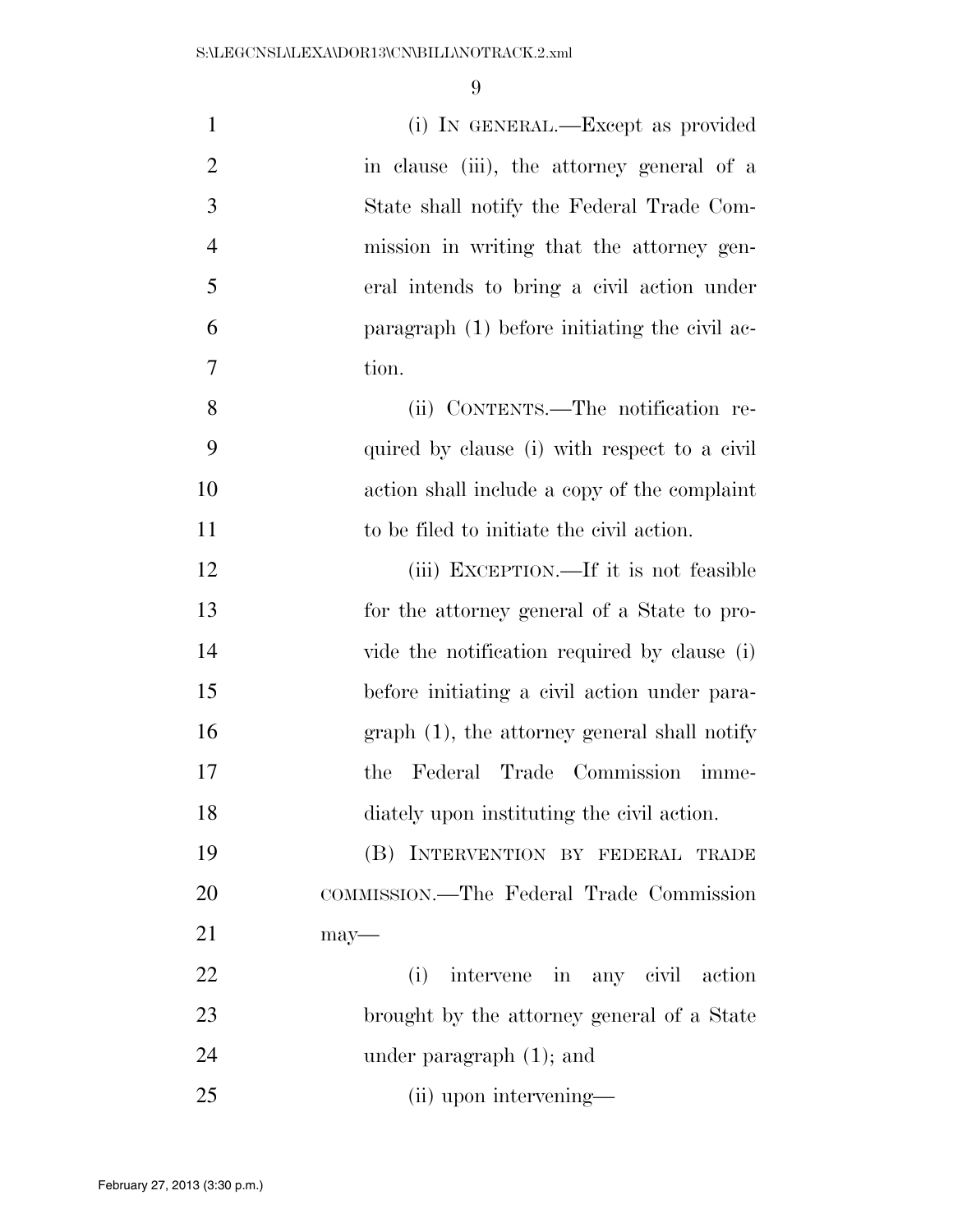$1<sub>0</sub>$ 

|                | ΤA                                                    |
|----------------|-------------------------------------------------------|
| $\mathbf{1}$   | (I) be heard on all matters aris-                     |
| $\overline{2}$ | ing in the civil action; and                          |
| 3              | (II) file petitions for appeal of a                   |
| $\overline{4}$ | decision in the civil action.                         |
| 5              | (4) INVESTIGATORY POWERS.—Nothing in this             |
| 6              | subsection may be construed to prevent the attorney   |
| 7              | general of a State from exercising the powers con-    |
| 8              | ferred on the attorney general by the laws of the     |
| 9              | State to conduct investigations, to administer oaths  |
| 10             | or affirmations, or to compel the attendance of wit-  |
| 11             | nesses or the production of documentary or other      |
| 12             | evidence.                                             |
| 13             | (5) PREEMPTIVE ACTION BY FEDERAL TRADE                |
| 14             | COMMISSION.—If the Federal Trade Commission in-       |
| 15             | stitutes a civil action or an administrative action   |
| 16             | with respect to a violation of a rule promulgated     |
| 17             | under section $2(a)(2)$ , the attorney general of a   |
| 18             | State may not, during the pendency of such action,    |
| 19             | bring a civil action under paragraph (1) against any  |
| 20             | defendant named in the complaint of the Commis-       |
| 21             | sion for the violation with respect to which the Com- |
| 22             | mission instituted such action.                       |
| 23             | $(6)$ VENUE; SERVICE OF PROCESS.—                     |
| 24             | (A) VENUE.—Any action brought under                   |
| 25             | paragraph $(1)$ may be brought in—                    |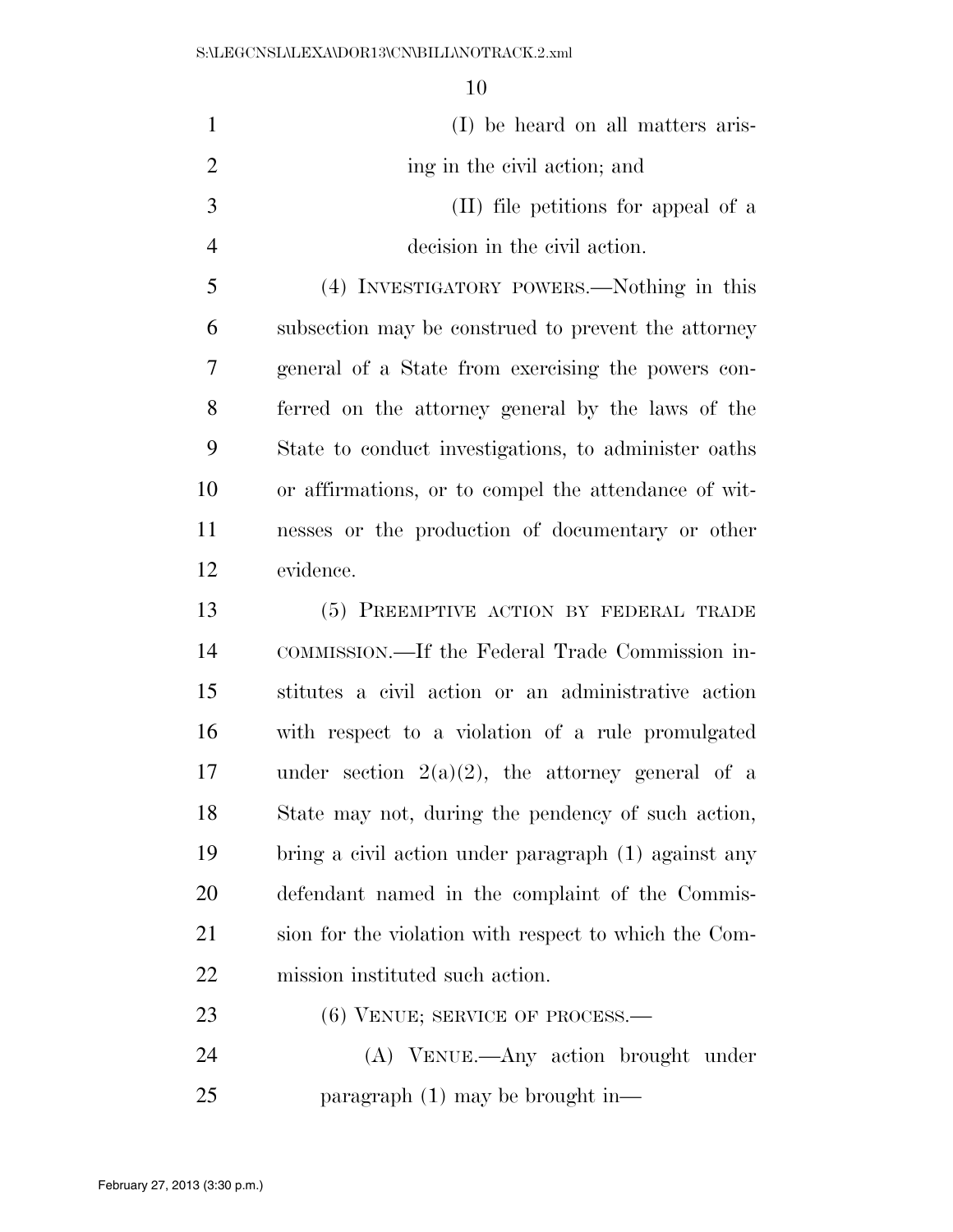| $\mathbf{1}$   | (i) the district court of the United              |
|----------------|---------------------------------------------------|
| $\overline{2}$ | States that meets applicable requirements         |
| 3              | relating to venue under section 1391 of           |
| $\overline{4}$ | title 28, United States Code; or                  |
| 5              | (ii) another court of competent juris-            |
| 6              | diction.                                          |
| 7              | (B) SERVICE OF PROCESS.—In an action              |
| 8              | brought under paragraph (1), process may be       |
| 9              | served in any district in which the defendant—    |
| 10             | (i) is an inhabitant; or                          |
| 11             | (ii) may be found.                                |
| 12             | (7) ACTIONS BY OTHER STATE OFFICIALS.—            |
| 13             | (A) IN GENERAL.—In addition to civil ac-          |
| 14             | tions brought by attorneys general under para-    |
| 15             | $graph(1)$ , any other officer of a State who is  |
| 16             | authorized by the State to do so may bring a      |
| 17             | civil action under paragraph (1), subject to the  |
| 18             | same requirements and limitations that apply      |
| 19             | under this subsection to civil actions brought by |
| 20             | attorneys general.                                |
| 21             | (B) SAVINGS PROVISION.—Nothing in this            |
| 22             | subsection may be construed to prohibit an au-    |
| 23             | thorized official of a State from initiating or   |
| 24             | continuing any proceeding in a court of the       |